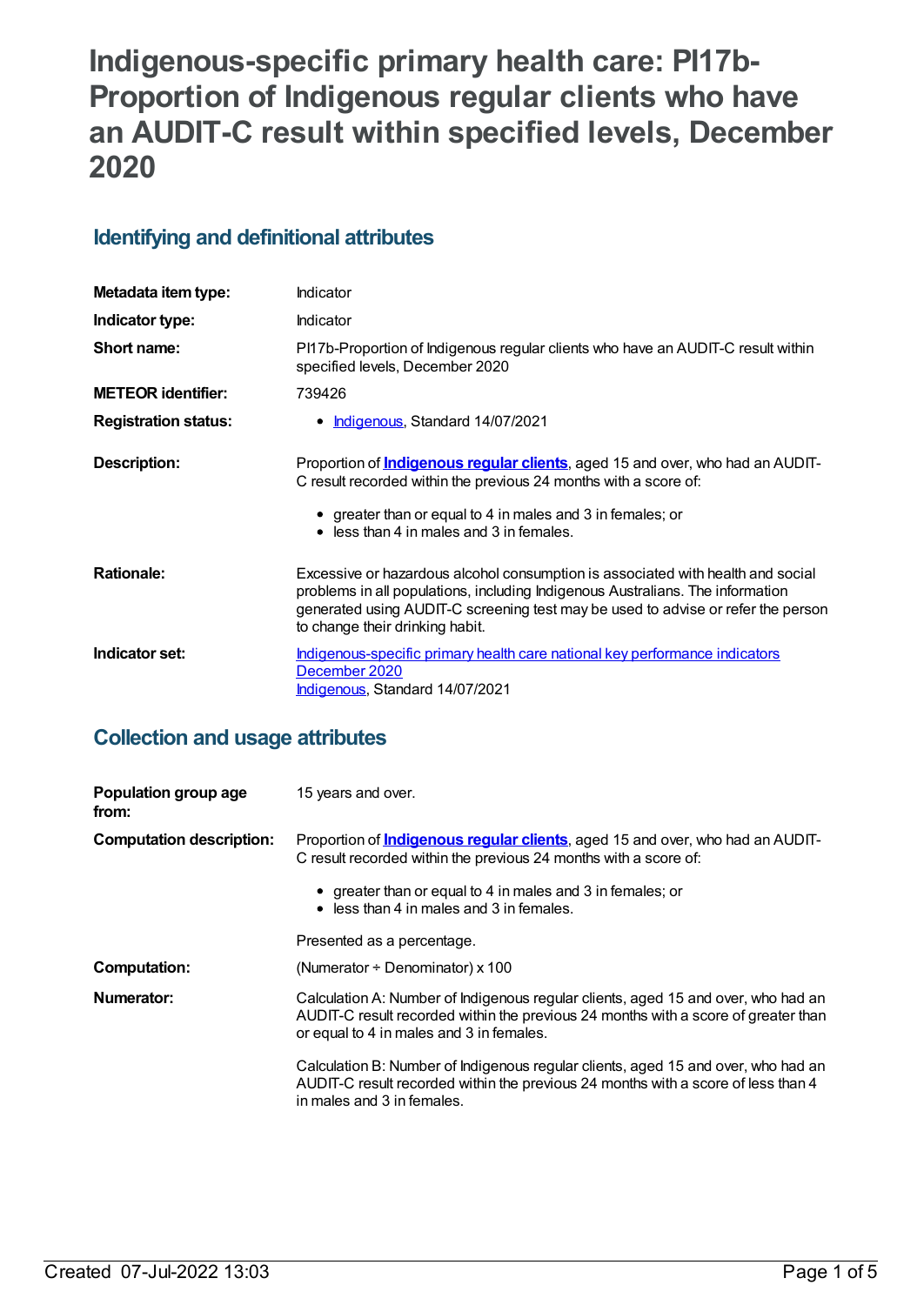#### [Person—age,](https://meteor.aihw.gov.au/content/303794) total years N[NN]

#### **Data Source**

[Indigenous-specific](https://meteor.aihw.gov.au/content/737914) primary health care national Key Performance Indicators (nKPI) data collection

#### **NMDS / DSS**

[Indigenous-specific](https://meteor.aihw.gov.au/content/738532) primary health care NBEDS December 2020

**Guide for use**

Aged 15 and over only.

#### **Data Element / Data Set**

[Person—AUDIT-C](https://meteor.aihw.gov.au/content/585194) result, code N

#### **Data Source**

[Indigenous-specific](https://meteor.aihw.gov.au/content/737914) primary health care national Key Performance Indicators (nKPI) data collection

**NMDS / DSS**

[Indigenous-specific](https://meteor.aihw.gov.au/content/738532) primary health care NBEDS December 2020

#### **Data Element / Data Set**

[Person—Indigenous](https://meteor.aihw.gov.au/content/602543) status, code N

#### **Data Source**

[Indigenous-specific](https://meteor.aihw.gov.au/content/737914) primary health care national Key Performance Indicators (nKPI) data collection

#### **NMDS / DSS**

[Indigenous-specific](https://meteor.aihw.gov.au/content/738532) primary health care NBEDS December 2020

**Guide for use**

Indigenous only.

### **Data Element / Data Set**

[Person—regular](https://meteor.aihw.gov.au/content/686291) client indicator, yes/no code N

#### **Data Source**

[Indigenous-specific](https://meteor.aihw.gov.au/content/737914) primary health care national Key Performance Indicators (nKPI) data collection

#### **NMDS / DSS**

[Indigenous-specific](https://meteor.aihw.gov.au/content/738532) primary health care NBEDS December 2020

#### **Guide for use**

Regular clients only.

**Denominator:** Calculations A and B: Number of Indigenous regular clients, aged 15 and over, who had an AUDIT-C result recorded within the previous 24 months.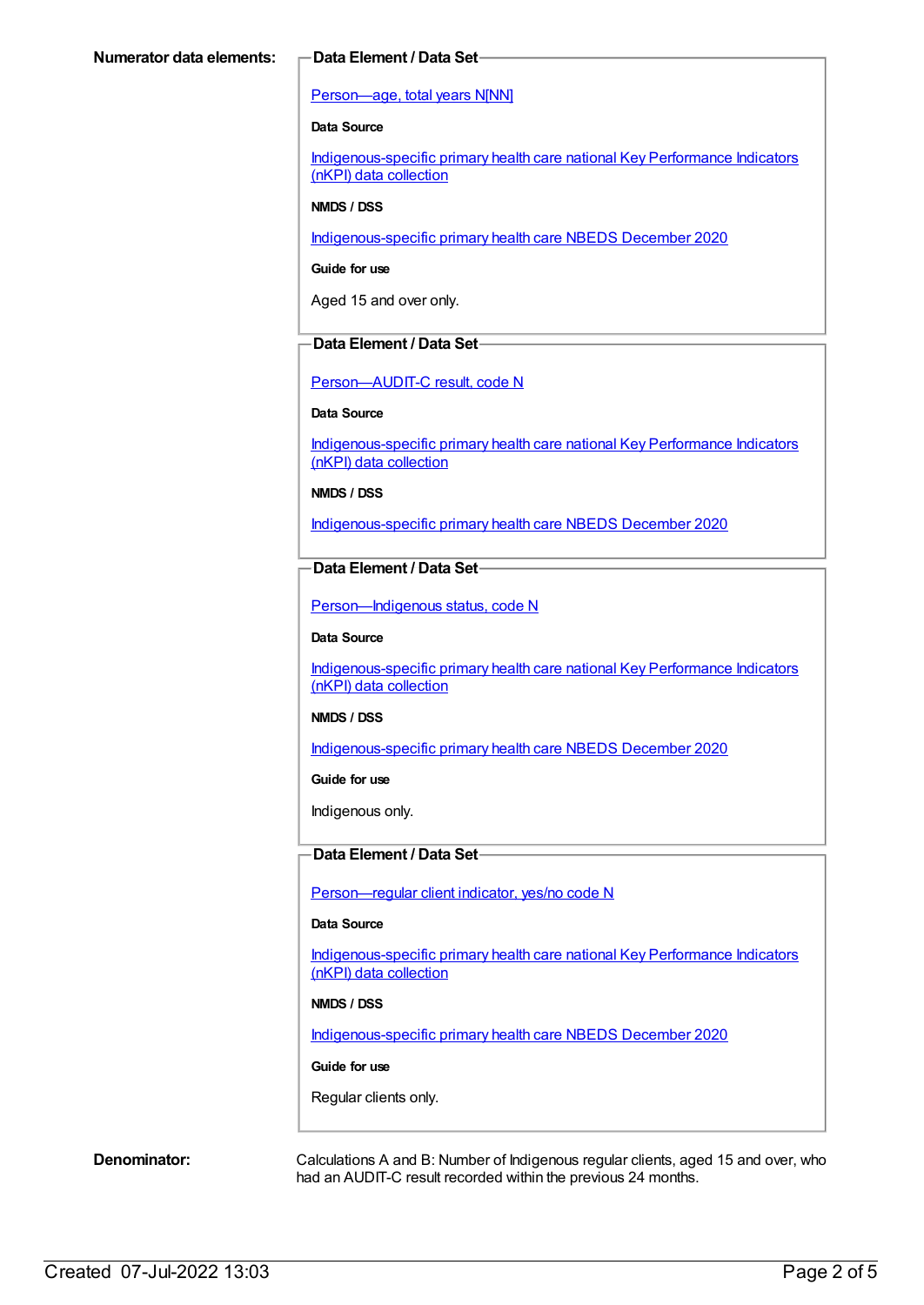#### **Denominator data elements:**

#### **Data Element / Data Set**

#### [Person—age,](https://meteor.aihw.gov.au/content/303794) total years N[NN]

#### **Data Source**

[Indigenous-specific](https://meteor.aihw.gov.au/content/737914) primary health care national Key Performance Indicators (nKPI) data collection

#### **NMDS / DSS**

[Indigenous-specific](https://meteor.aihw.gov.au/content/738532) primary health care NBEDS December 2020

**Guide for use**

Aged 15 and over only.

#### **Data Element / Data Set**

[Person—AUDIT-C](https://meteor.aihw.gov.au/content/585171) result recorded indicator, yes/no code N

#### **Data Source**

[Indigenous-specific](https://meteor.aihw.gov.au/content/737914) primary health care national Key Performance Indicators (nKPI) data collection

**NMDS / DSS**

[Indigenous-specific](https://meteor.aihw.gov.au/content/738532) primary health care NBEDS December 2020

#### **Data Element / Data Set**

[Person—Indigenous](https://meteor.aihw.gov.au/content/602543) status, code N

#### **Data Source**

[Indigenous-specific](https://meteor.aihw.gov.au/content/737914) primary health care national Key Performance Indicators (nKPI) data collection

#### **NMDS / DSS**

[Indigenous-specific](https://meteor.aihw.gov.au/content/738532) primary health care NBEDS December 2020

**Guide for use**

Indigenous only.

### **Data Element / Data Set**

[Person—regular](https://meteor.aihw.gov.au/content/686291) client indicator, yes/no code N

#### **Data Source**

[Indigenous-specific](https://meteor.aihw.gov.au/content/737914) primary health care national Key Performance Indicators (nKPI) data collection

#### **NMDS / DSS**

[Indigenous-specific](https://meteor.aihw.gov.au/content/738532) primary health care NBEDS December 2020

#### **Guide for use**

Regular clients only.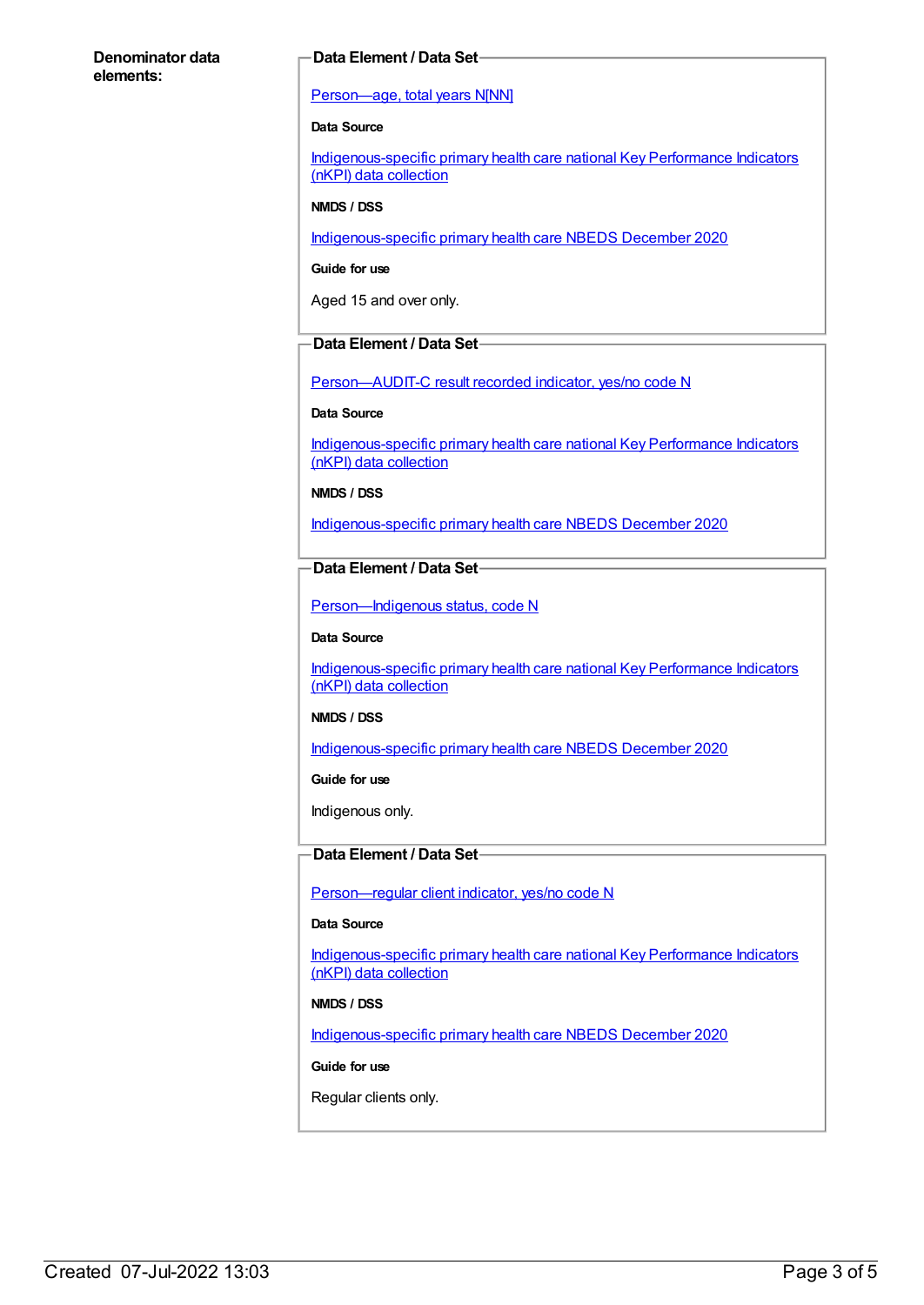| Disaggregation:                         | 1. Sex:<br>a) Male<br>b) Female.                                                                                                 |
|-----------------------------------------|----------------------------------------------------------------------------------------------------------------------------------|
|                                         | 2. Age group:<br>a) 15-24 years<br>b) 25-34 years<br>c) 35-44 years<br>d) 45-54 years<br>e) 55-64 years<br>f) 65 years and over. |
| <b>Disaggregation data</b><br>elements: | Data Element / Data Set-<br>Person-age, total years N[NN]                                                                        |
|                                         | Data Source                                                                                                                      |
|                                         | Indigenous-specific primary health care national Key Performance Indicators<br>(nKPI) data collection                            |
|                                         | NMDS / DSS                                                                                                                       |
|                                         | Indigenous-specific primary health care NBEDS December 2020                                                                      |
|                                         | Guide for use                                                                                                                    |
|                                         | Aged 15 and over only.                                                                                                           |
|                                         | Data Element / Data Set-                                                                                                         |
|                                         | Person-sex, code X                                                                                                               |
|                                         | <b>Data Source</b>                                                                                                               |
|                                         | Indigenous-specific primary health care national Key Performance Indicators<br>(nKPI) data collection                            |
|                                         | NMDS / DSS                                                                                                                       |
|                                         | Indigenous-specific primary health care NBEDS December 2020                                                                      |
| Comments:                               | Census date for reporting is 31 December 2020.                                                                                   |

# **Representational attributes**

| <b>Representation class:</b> | Percentage |
|------------------------------|------------|
| Data type:                   | Real       |
| Unit of measure:             | Person     |
| Format:                      | N[NN].N    |
|                              |            |

# **Indicator conceptual framework**

| Framework and | <b>Health Behaviours</b> |
|---------------|--------------------------|
| dimensions:   |                          |

## **Data source attributes**